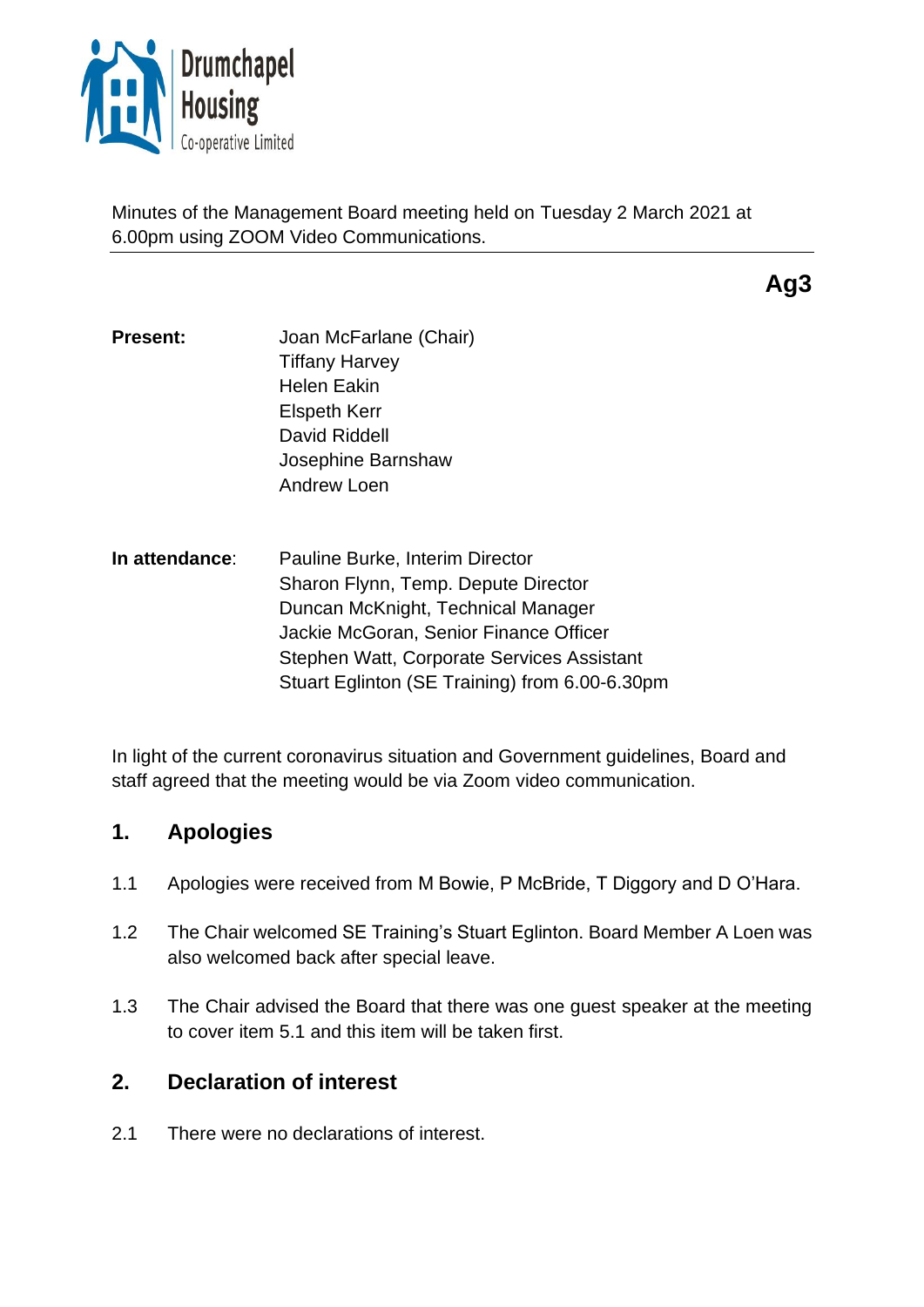## **3. Minute of the previous meeting**

3.1 The minute of the meeting on 26 January 2021 was proposed by T Harvey and seconded by D Riddell. These minutes will be signed at the first available date due to Covid-19 restrictions.

### **Action – S Watt**

3.2 The minute of the Elections meeting on 10 September 2020 was proposed by H Eakin and seconded by J McFarlane.

## **4. Matters arising**

4.1 The Director informed the Board that member T Diggory had discussed resigning for personal reasons. As a valued member, the Board agreed to approach T Diggory with a view to a leave of absence being granted. The Chair will return with an outcome at the next Board meeting.

#### **Action – J McFarlane**

## **5. Acting Director's report**

#### **5.1 Board Effectiveness Review**

- 5.1.1 S Eglinton from SE Training presented the findings from the Board Appraisal and Effectiveness review that had been conducted with Board members. Members completed a detailed questionnaire followed up with one-to-one interviews. Nine members completed the appraisal questionnaires, one member was unable to attend the one to one interview due to illness.
- 5.1.2 The questionnaire was designed to compare the board's skills, knowledge and experience against the expectations of the Scottish Housing Regulator and to inform the board's training and support plans. The appraisal process also explored various other issues including the effectiveness of the co-op's performance management, the role of the board, the quality of support received from the co-op's staff, succession planning, etc.
- 5.1.3 The findings from Stuart were very positive and very encouraging observations about the Board members individually and collectively. It is clear from the report that the Board is considered to be very effective and as would be expected, there are some recommendations that will form an action plan for Board to work through including that a decision will be taken in the next two months on how the annual Strategy Day will progress.
- 5.1.4 The Board noted the Board Effectiveness Review and thanked Stuart for the comprehensive report and presentation.

S Eglinton left the meeting at 6.30pm.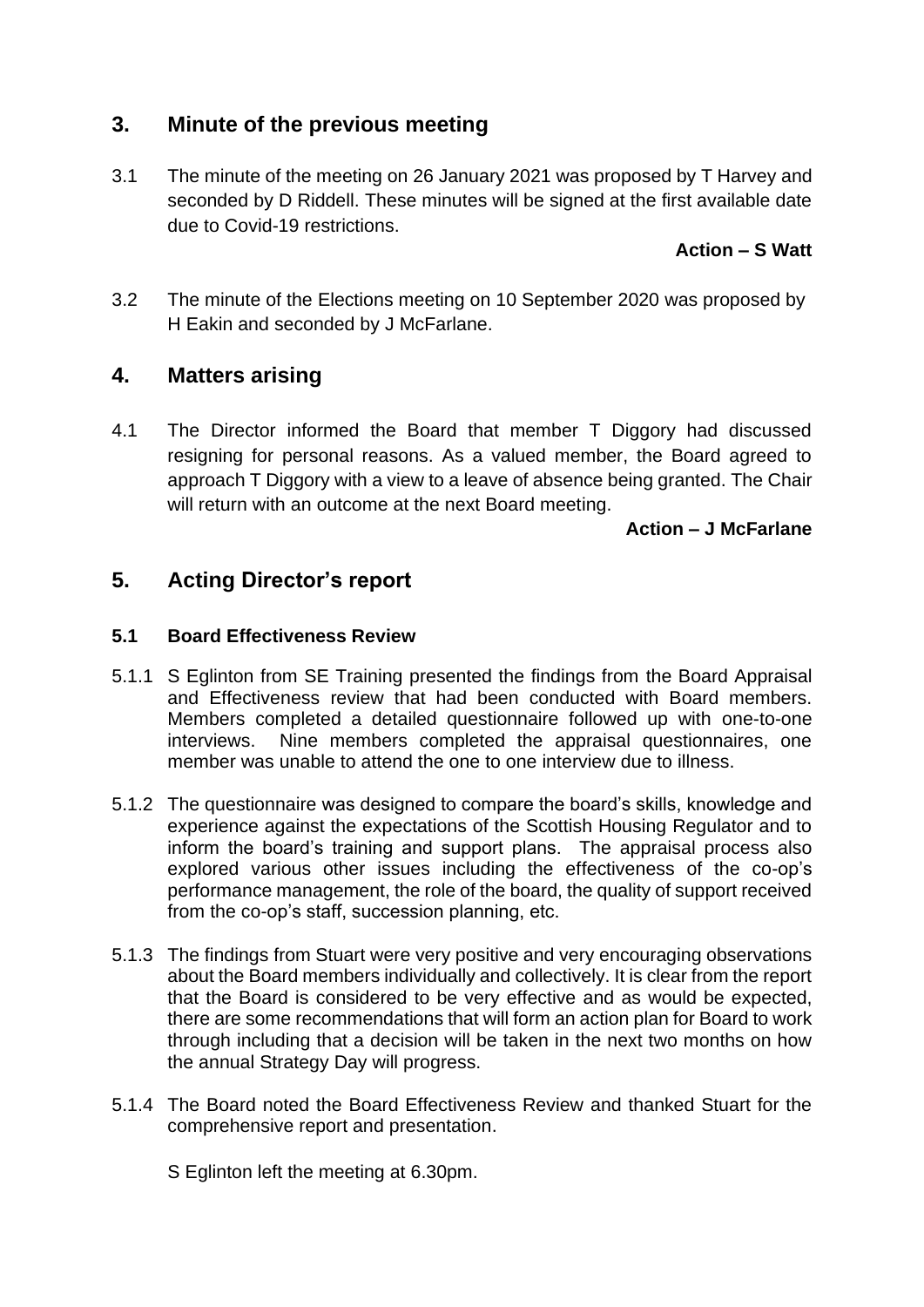### **5.2 Final Budget 2021/22**

- 5.2.1 J McGoran presented the final budget to the Board for review, comment and approval. It was noted that the net effect of adjustments to the initial draft budget presented in December 2020 result in a decrease of the budgeted surplus by £49,585 with final surplus now forecast at £263,250 for 2021/22.
- 5.2.2 The Board were informed that planned major capital works were changed (as approved at the previous Board meeting) and are now £397,887 with the £37,262 reduction reflected through cash.
- 5.2.3 The opening cash balance has increased by £515,717 to justify net underspends in expenditure and capital works anticipated for 2020/21.
- 5.2.4 Referring to the body of the report, J McGoran discussed the key items and highlighted no issues with meeting covenants based on final budget and invited any questions from the Board.
- 5.2.5 The Board approved the final budget for 2021/22.

#### **5.3 Management Accounts to December 2020**

- 5.3.1 J McGoran presented the Management accounts to December 2020 for review and comment. The total comprehensive income for the year stands at £469,373 v budgeted surplus of £299,534 resulting in a favourable variance of £169,839.
- 5.3.2 Operating costs continue to show positive variances which is largely attributed to the reduction or postponement of services/programmes due to lockdown measures imposed by the government. Cost centres showing any overspends as detailed in the financial statements were highlighted and discussed with Board.
- 5.3.3 Although liquid cash balances and working capital remain high and the Cooperative's financial position remains robust, the impact of Covid-19 and associated restrictions continue to be monitored for potential impacts on the Co-operative's finances.
- 5.3.4 Questions were invited. The Board approved the third quarter Management accounts.

### **5.4 Insurance Renewal Report 2021/22**

5.4.1 J McGoran presented the annual insurance cover for 2021/22 which is due for renewal and invited review and comments. Main areas of cover with the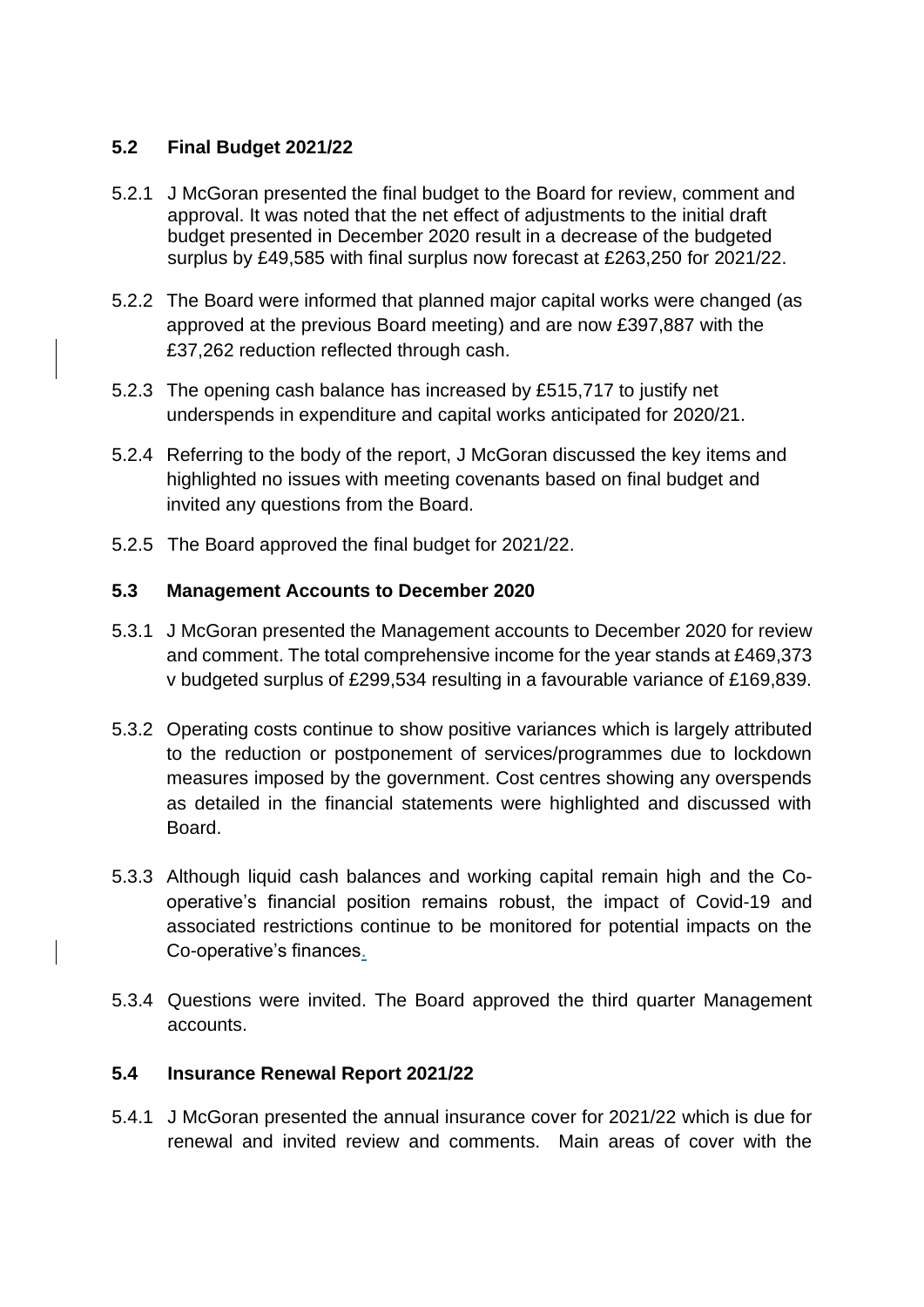amounts covered were presented at Appendix 1 and renewal comparisons provided in the summary at item 4.3.

5.4.2 Board approved the renewal of the annual insurance cover for 2021/22 under the terms outlined within item 4 of the report and based on the renewal costs provided.

### **5.5 Meeting Schedule 2021/22 – Board and Sub Committee**

- 5.5.1 P Burke presented the proposed meeting schedule for 2021/22.
- 5.5.2 The Annual General Meeting (AGM) was scheduled for 25 August.
- 5.5.3 The DRUMCOG training schedule for the next four months had been previously agreed.
- 5.5.4 The annual Strategy Day (mentioned at Ag 5.1.2) will likely take place towards the end of May to allow time for strategic objectives to be agreed in time for the Board meeting in June 2021. P Burke will begin preparations into finding a facilitator who is available to host the event.

### **Action – P Burke**

5.5.5 The Board approved the Meeting Schedule.

### **5.6 Board Workplan**

- 5.6.1 P Burke presented the Board Workplan for the next twelve months.
- 5.6.2 The Board approved the workplan.

#### **5.7 Policy Review Workplan**

- 5.7.1 P Burke presented the policy review schedule for 2021/22. This has been incorporated into the draft workplan which is discussed at item 5.6.
- 5.7.2 The Board approved the Policy review workplan.

#### **5.8 Management Team Report**

5.8.1 P Burke referred to the Management Team report and the ongoing position with Covid-19 restrictions as directed by the Scottish Government.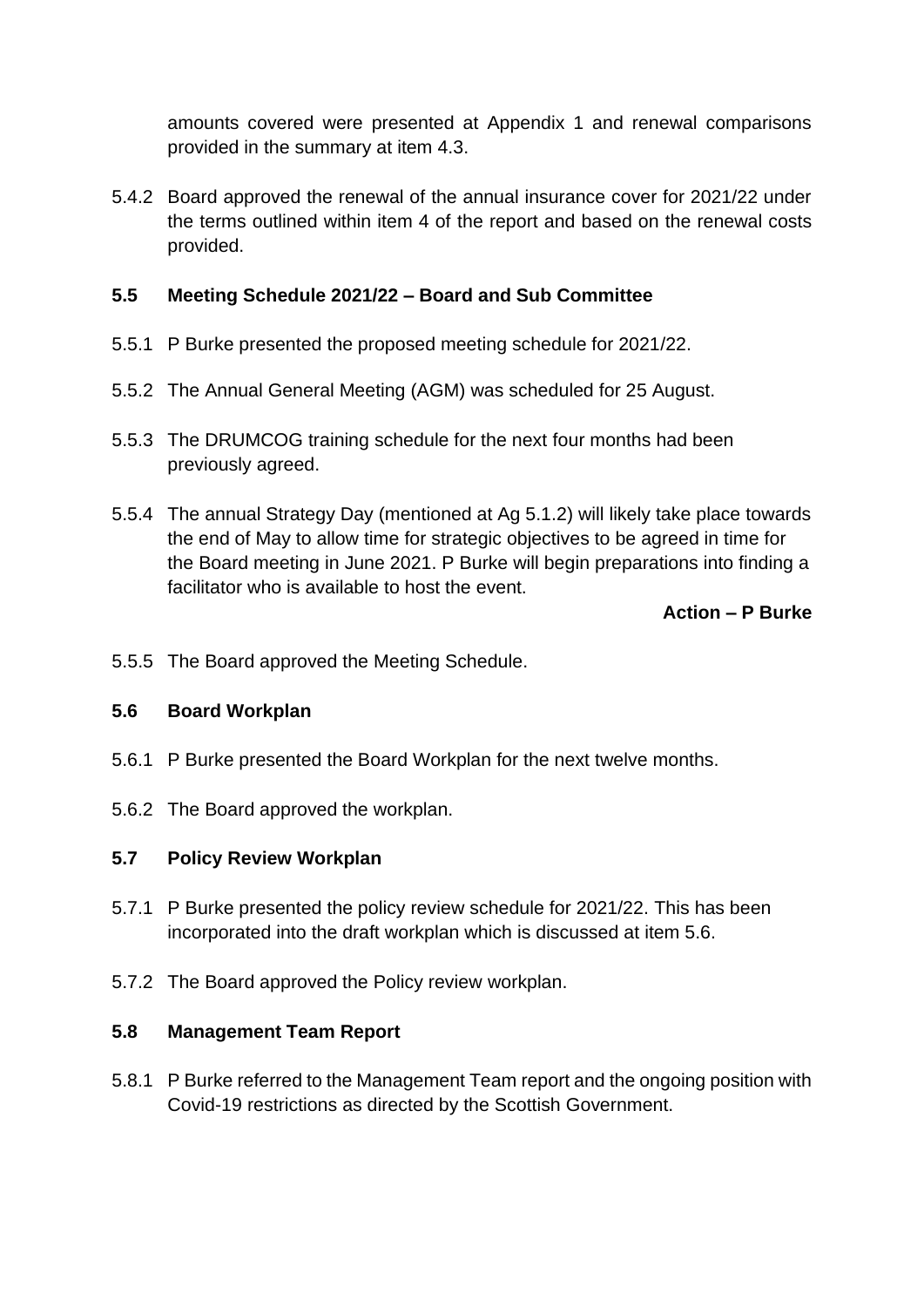- 5.8.2 The Scottish Government provided an update on lockdown restrictions on 23 February 2021. The latest review indicates that mainland Scotland will resume the tiered lockdown system by late-April 2021.
- 5.8.3 S Flynn informed the Board that a funding bid placed with Glasgow City Council for £5,000, to assist with the ongoing response to the Covid-19 pandemic, had been successful. This will aid the Co-operative in providing support to tenants in crisis and was welcomed by the Board.
- 5.8.4 Board were informed that a significant price increase to the Welfare Rights Service will take effect from 1 March 2021. This will be discussed at a future scheduled DRUMCOG meeting and proposals brought to a future Board meeting.
- 5.8.5 J McGoran referred to the finance actions in the Management Team report and assured the Board that any negative impact to the Co-operative's finances will be brought immediately to their attention for taking decisions.
- 5.8.6 Board noted the Management Team report and update.

## **6. Temporary Depute Director's report**

### **6.1 Feasibility Study write-off report**

- 6.1.1 D McKnight presented the Board with the details of a feasibility study conducted in 2015/16 which was fully funded through Housing Association Grant (HAG) by Glasgow City Council.
- 6.1.2 At the time of the study, the cost of improvement works and absence of grant funding, made the project unviable and due to enhanced occupancy levels and improved stock performance, focus moved to meeting tenants' priorities via the provision of planned improvement programmes.
- 6.1.3 Questions were invited from the Board and the future requirements of the properties were discussed in relation to EESSH2. D McKnight informed Board that further enhancements will be developed to meet individual property requirements and will be informed by sector thinking, Government strategy, Local Heat and Energy Efficiency Strategies (LHEES), together with advances in technology.
- 6.1.4 The Board approved the recommendation to abort the project for housing properties under construction and write off the cost of £13,740 associated with the feasibility study, together with the corresponding HAG of £13,740.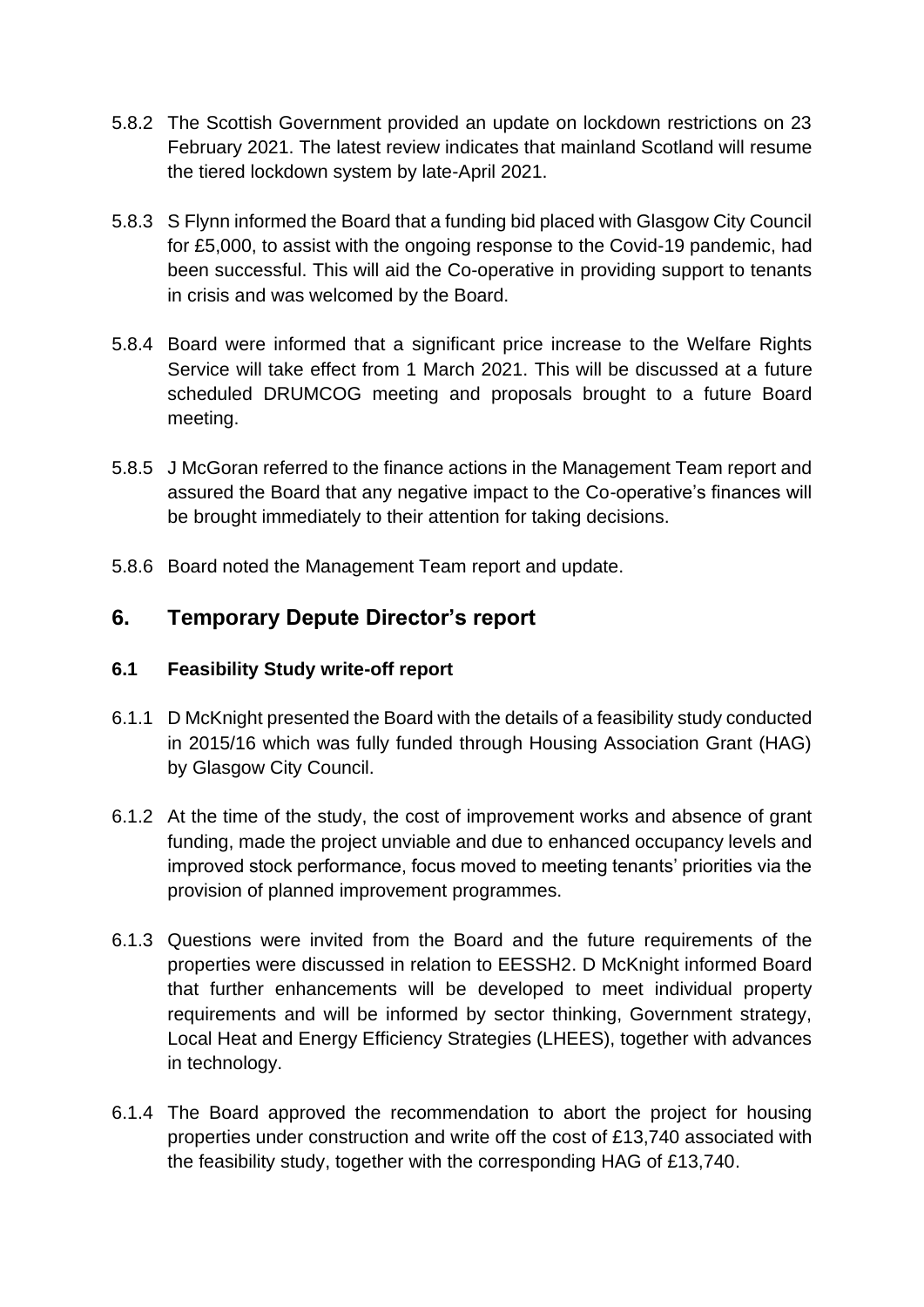#### **6.2 Maintenance Spend report**

- 6.2.1 D McKnight presented a report on maintenance expenditure to 31 December 2020 and highlighted key variations within cost centres. Positive variances existed across all categories relating to the impact of Covid-19 and the associated suspension/interruption of services. Due to the on-going restrictions, it was anticipated that some positive variations relating to underspends would l be incurred at year-end.
- 6.2.2 Board noted the maintenance spend update.

#### **6.3 Bad debt write-off report – quarter 4**

- 6.3.1 The Depute Director presented the report and Board were invited to write off former tenant rent arrears totalling £1,175.57 for Quarter 4 on the basis that all recovery routes had been exhausted. A former tenant credit write-off totalling - £1,306.13 for this quarter was also recommended.
- 6.3.2 The Board noted the report and approved the recommendations to write off the former tenant arrears of £1,175.57 and credit of -£1,306.13.

#### **6.4 Performance exception report**

- 6.4.1 The Deputy Director highlighted the increase in rent arrears that has taken place over 2020/21 as an exception to performance, however, remains within the established target. Attention was drawn to the challenges experienced by Housing Officers and implications arising from the Governments position on enforcing legal action.
- 6.4.2 The Board noted the performance exception report.

### **7. Policy review**

### **7.1 Policy Review report**

- 7.1.1 The following policies were presented for approval:
	- Pet Policy
	- Estate Management Policy
	- Tenant Participation and Action Plan
	- Racial Harassment Policy
	- Tenancy Changes
	- Health and Safety Control Manual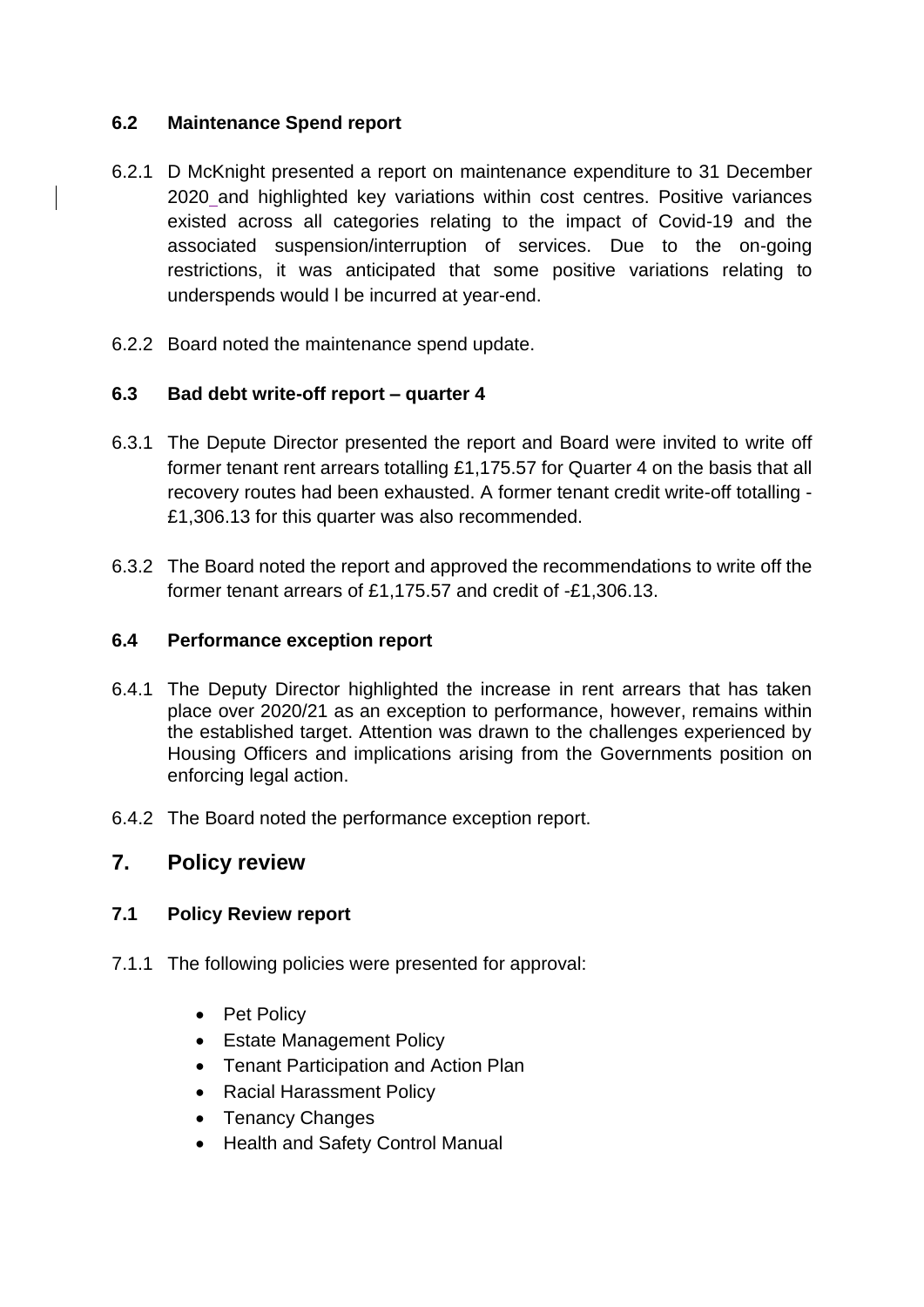7.1.2 It was highlighted that despite a range of consultation methods being progressed, tenant engagement had proved challenging. it was agreed that a Working Group would be established to consider how feedback/engagement could be increased.

### **Action – D McKnight**

- 7.1.3 The Board were invited to postpone the review date for the Sustainability policy as key guidance documents are currently in development and will influence our future approach.
- 7.1.4 The Board approved the policies and agreed to postpone the review date of the Sustainability policy.

### **8. Governance**

### **8.1 Membership Report**

8.1.1 There were 17 prospective members brought to this meeting and 5 Share Certificates which were approved by the Board.

### **8.2 Ethical Conduct and Notifiable Events**

- 8.2.1 The notifiable events report was presented to the Board.
- 8.2.2 No further notifiable events were submitted to the Scottish Housing Regulator due to Covid-19 restrictions in place remaining the same.
- 8.2.3 The Board noted the notifiable events update.

# **9. Audit, Risk and Staffing sub-Committee**

9.1 The Board noted the minutes from the meeting on 5 November 2020.

All staff left the meeting at 7.37pm

### **9.2 Recommendations from the meeting on 4 February 2021**

9.2.1 The Board approved the recommendations from the Audit, Risk and Staffing sub-Committee regarding item 2.1 of the report.

All staff returned to the meeting at 7.41pm